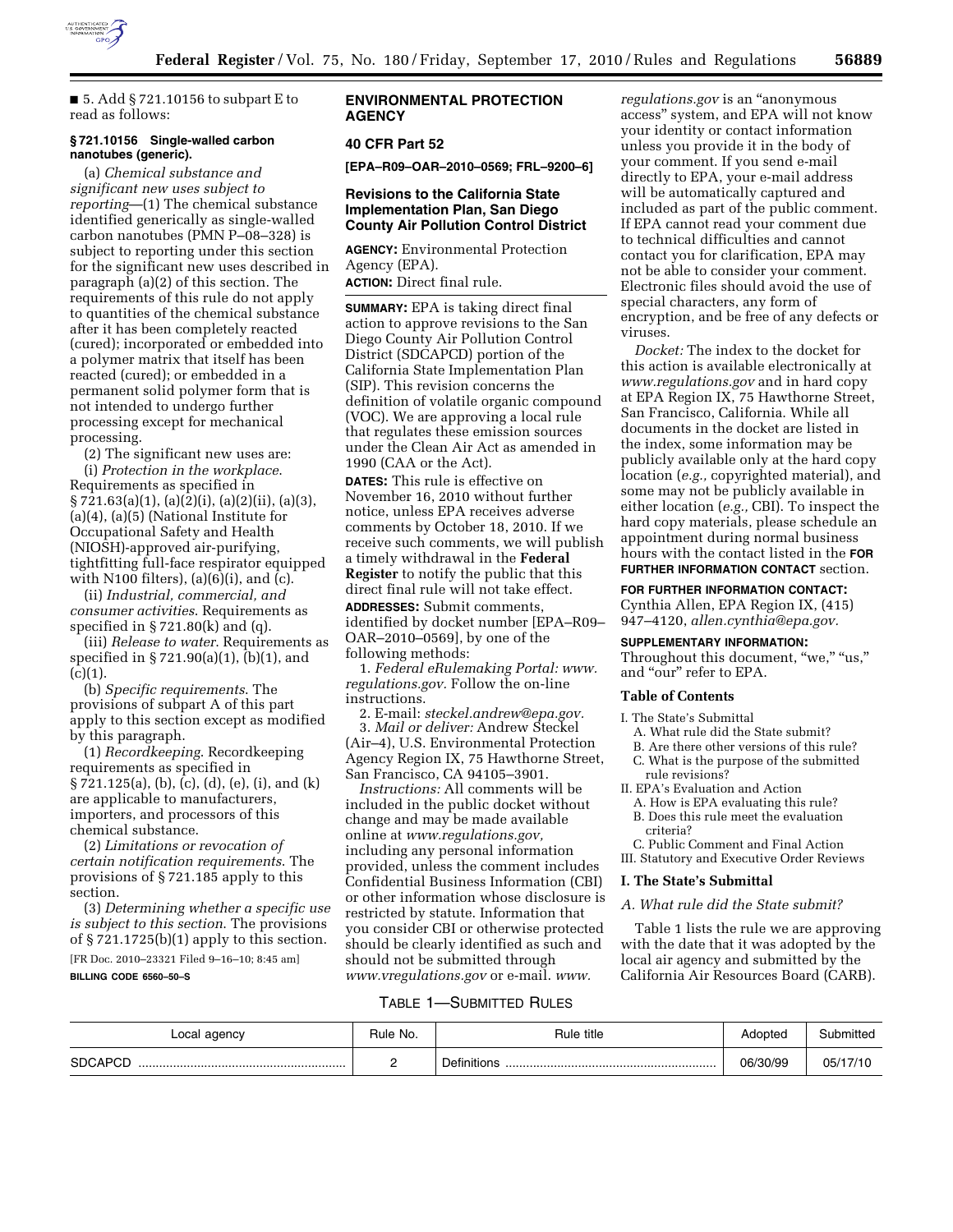On June 8, 2010, EPA determined that the submittal for SDCAPCD Rule 2, met the completeness criteria in 40 CFR Part 51 Appendix V, which must be met before formal EPA review.

### *B. Are there other versions of this rule?*

We approved an earlier version of Rule 2 into the SIP on February 3, 2000 (65 FR 5262).

## *C. What is the purpose of the submitted rule revision?*

Section 110(a) of the CAA requires States to submit regulations that control volatile organic compounds, oxides of nitrogen, particulate matter, and other air pollutants which harm human health and the environment.

SDCAPCD Rule 2, Definitions, is amended to revise Table 1, Exempt Compounds by including several low photochemically—reactive organic compounds that were added by EPA since 2004 to the list of compounds that were excluded from the VOC definition. EPA's technical support document (TSD) has more information about this rule.

# **II. EPA's Evaluation and Action**

#### *A. How is EPA evaluating this rule?*

This rule describes administrative provisions and definitions that support emission controls found in other local agency requirements. In combination with the other requirements, this rule must be enforceable (see action 110(a) of the Act) and must not relax existing requirements (see sections 110(1) and 193). EPA policy that we used to help evaluate enforceability requirements consistently includes the Bluebook (''Issues Relating to VOC Regulation Cutpoints, Deficiencies, and Deviations,'' EPA, May 25, 1988) and the Little Bluebook (''Guidance Document for Correcting Common VOC & Other Rule Deficiencies,'' EPA Region 9, August 21, 2001).

### *B. Does this rule meet the evaluation criteria?*

We believe this rule is consistent with the relevant policy and guidance regarding enforceability and SIP relaxations. The TSD has more information on our evaluation.

### *C. Public Comment and Final Action*

As authorized in section 110(k)(3) of the Act, EPA is fully approving this submitted rule because we believe it fulfills all relevant requirements. We do not think anyone will object to this approval, so we are finalizing it without proposing it in advance. However, in the Proposed Rules section of this **Federal Register**, we are simultaneously

proposing approval of the same submitted rule. If we receive adverse comments by October 18, 2010, we will publish a timely withdrawal in the **Federal Register** to notify the public that the direct final approval will not take effect and we will address the comments in a subsequent final action based on the proposal. If we do not receive timely adverse comments, the direct final approval will be effective without further notice on November 16, 2010. This will incorporate the rule into the federally enforceable SIP.

Please note that if EPA receives adverse comment on an amendment, paragraph, or section of this rule and if that provision may be severed from the remainder of the rule, EPA may adopt as final those provisions of the rule that are not the subject of an adverse comment.

# **III. Statutory and Executive Order Reviews**

### *A. Executive Order 12866, Regulatory Planning and Review*

The Office of Management and Budget (OMB) has exempted this regulatory action from Executive Order 12866, entitled ''Regulatory Planning and Review.''

#### *B. Paperwork Reduction Act*

This action does not impose an information collection burden under the provisions of the Paperwork Reduction Act, 44 U.S.C. 3501 *et seq.* Burden is defined at 5 CFR 1320.3(b).

### *C. Regulatory Flexibility Act*

The Regulatory Flexibility Act (RFA) generally requires an agency to conduct a regulatory flexibility analysis of any rule subject to notice and comment rulemaking requirements unless the agency certifies that the rule will not have a significant economic impact on a substantial number of small entities. Small entities include small businesses, small not-for-profit enterprises, and small governmental jurisdictions.

This rule will not have a significant impact on a substantial number of small entities because SIP approvals under section 110 and subchapter I, part D of the Clean Air Act do not create any new requirements but simply approve requirements that the State is already imposing. Therefore, because the Federal SIP approval does not create any new requirements, I certify that this action will not have a significant economic impact on a substantial number of small entities.

Moreover, due to the nature of the Federal-State relationship under the Clean Air Act, preparation of flexibility

analysis would constitute Federal inquiry into the economic reasonableness of State action. The Clean Air Act forbids EPA to base its actions concerning SIPs on such grounds. *Union Electric Co.,* v. *U.S. EPA,* 427 U.S. 246, 255–66 (1976); 42 U.S.C. 7410(a)(2).

#### *D. Unfunded Mandates Reform Act*

Under sections 202 of the Unfunded Mandates Reform Act of 1995 (''Unfunded Mandates Act''), signed into law on March 22, 1995, EPA must prepare a budgetary impact statement to accompany any proposed or final rule that includes a Federal mandate that may result in estimated costs to State, local, or tribal governments in the aggregate; or to the private sector, of \$100 million or more. Under section 205, EPA must select the most costeffective and least burdensome alternative that achieves the objectives of the rule and is consistent with statutory requirements. Section 203 requires EPA to establish a plan for informing and advising any small governments that may be significantly or uniquely impacted by the rule.

EPA has determined that the approval action promulgated does not include a Federal mandate that may result in estimated costs of \$100 million or more to either State, local, or tribal governments in the aggregate, or to the private sector. This Federal action approves pre-existing requirements under State or local law, and imposes no new requirements. Accordingly, no additional costs to State, local, or tribal governments, or to the private sector, result from this action.

#### *E. Executive Order 13132, Federalism*

*Federalism* (64 FR 43255, August 10, 1999) revokes and replaces Executive Orders 12612 (Federalism) and 12875 (Enhancing the Intergovernmental Partnership). Executive Order 13132 requires EPA to develop an accountable process to ensure "meaningful and timely input by State and local officials in the development of regulatory policies that have federalism implications." "Policies that have federalism implications'' is defined in the Executive Order to include regulations that have "substantial direct effects on the States, on the relationship between the national government and the States, or on the distribution of power and responsibilities among the various levels of government.'' Under Executive Order 13132, EPA may not issue a regulation that has federalism implications, that imposes substantial direct compliance costs, and that is not required by statute, unless the Federal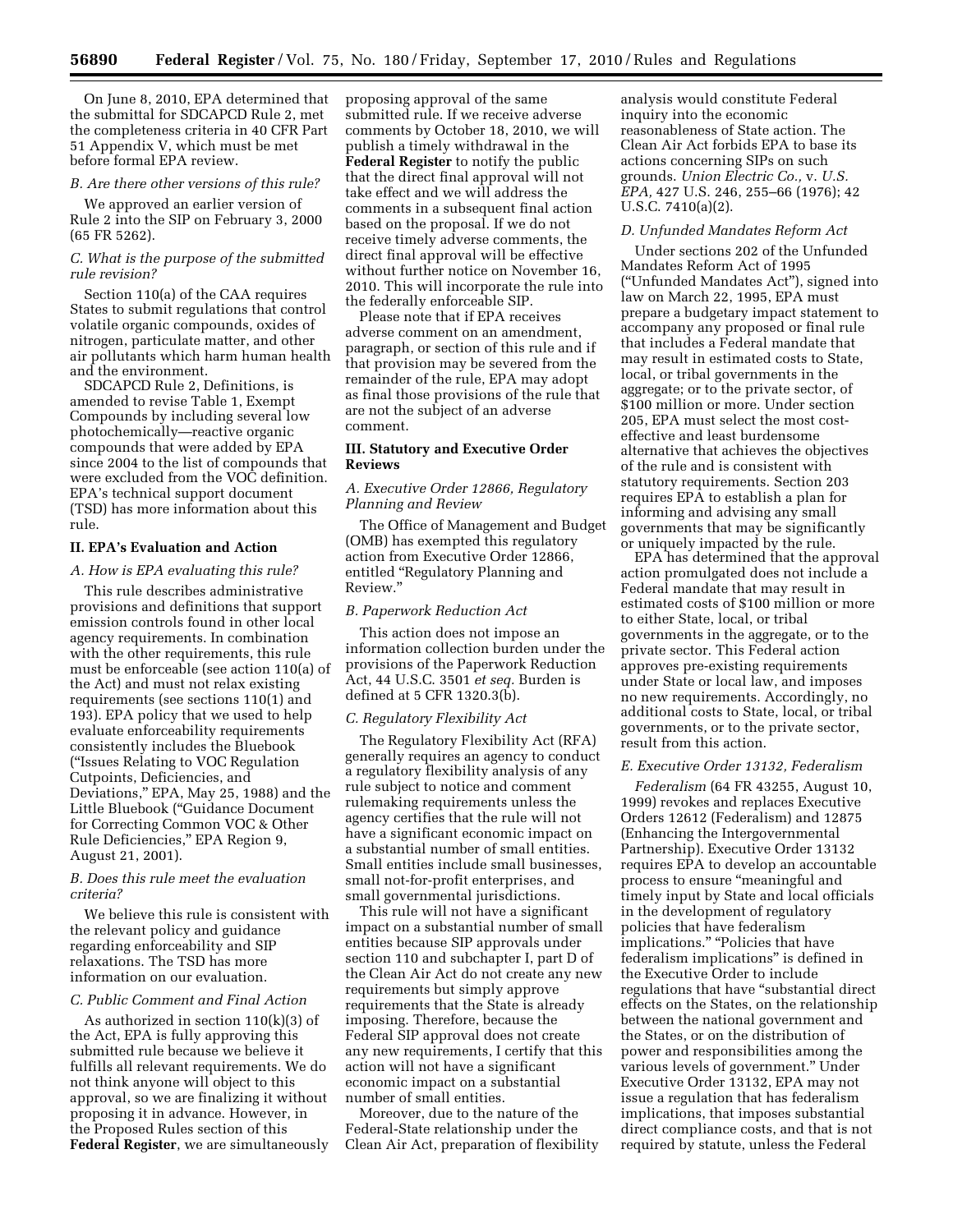government provides the funds necessary to pay the direct compliance costs incurred by State and local governments, or EPA consults with State and local officials early in the process of developing the proposed regulation. EPA also may not issue a regulation that has federalism implications and that preempts State law unless the Agency consults with State and local officials early in the process of developing the proposed regulation.

This rule will not have substantial direct effects on the States, on the relationship between the national government and the States, or on the distribution of power and responsibilities among the various levels of government, as specified in Executive Order 13132, because it merely approves a State rule implementing a Federal standard, and does not alter the relationship or the distribution of power and responsibilities established in the Clean Air Act. Thus, the requirements of section 6 of the Executive Order do not apply to this rule.

### *F. Executive Order 13175, Coordination With Indian Tribal Governments*

Executive Order 13175, entitled ''Consultation and Coordination with Indian Tribal Governments'' (65 FR 67249, November 9, 2000), requires EPA to develop an accountable process to ensure ''meaningful and timely input by tribal officials in the development of regulatory policies that have tribal implications.'' This final rule does not have tribal implications, as specified in Executive Order 13175. It will not have substantial direct effects on tribal governments, on the relationship between the Federal government and Indian tribes, or on the distribution of power and responsibilities between the Federal government and Indian tribes. Thus, Executive Order 13175 does not apply to this rule.

# *G. Executive Order 13045, Protection of Children From Environmental Health Risks and Safety Risks*

EPA interprets Executive Order 13045 (62 FR 19885, April 23, 1997) as applying only to those regulatory actions that concern health or safety risks, such that the analysis required under section 5–501 of the Executive Order has the potential to influence the regulation. This rule is not subject to Executive Order 13045, because it approves a State rule implementing a Federal standard.

*H. Executive Order 13211, Actions That Significantly Affect Energy Supply, Distribution, or Use* 

This rule is not subject to Executive Order 13211, "Actions Concerning Regulations That Significantly Affect Energy Supply, Distribution, or Use'' (66 FR 28355, May 22, 2001) because it is not a significant regulatory action under Executive Order 12866.

## *I. National Technology Transfer and Advancement Act*

Section 12 of the National Technology Transfer and Advancement Act (NTTAA) of 1995 requires Federal agencies to evaluate existing technical standards when developing a new regulation. To comply with NTTAA, EPA must consider and use ''voluntary consensus standards'' (VCS) if available and applicable when developing programs and policies unless doing so would be inconsistent with applicable law or otherwise impractical.

The EPA believes that VCS are inapplicable to this action. Today's action does not require the public to perform activities conducive to the use of VCS.

# *J. Executive Order 12898: Federal Actions To Address Environmental Justice in Minority Populations and Low-Income Population*

Executive Order (EO) 12898 (59 FR 7629 (Feb. 16, 1994)) establishes federal executive policy on environmental justice. Its main provision directs federal agencies, to the greatest extent practicable and permitted by law, to make environmental justice part of their mission by identifying and addressing, as appropriate, disproportionately high and adverse human health or environmental effects of their programs, policies, and activities on minority populations and low-income populations in the United States.

EPA lacks the discretionary authority to address environmental justice in this proposed rulemaking. In reviewing SIP submissions, EPA's role is to approve or disapprove state choices, based on the criteria of the Clean Air Act. Accordingly, this action merely approves certain State requirements for inclusion into the SIP under section 110 and subchapter I, part D of the Clean Air Act and will not in-and-of itself create any new requirements. Accordingly, it does not provide EPA with the discretionary authority to address, as appropriate, disproportionate human health or environmental effects, using practicable and legally permissible methods, under Executive Order 12898.

#### *K. Congressional Review Act*

The Congressional Review Act, 5 U.S.C. 801 *et seq.,* as added by the Small Business Regulatory Enforcement Fairness Act of 1996, generally provides that before a rule may take effect, the agency promulgating the rule must submit a rule report, which includes a copy of the rule, to each House of the Congress and to the Comptroller General of the United States. EPA will submit a report containing this rule and other required information to the U.S. Senate, the U.S. House of Representatives, and the Comptroller General of the United States prior to publication of the rule in the **Federal Register**. A major rule cannot take effect until 60 days after it is published in the **Federal Register**. This action is not a "major rule" as defined by 5 U.S.C. 804(2). This rule will be effective November 16, 2010.

#### *L. Petitions for Judicial Review*

Under section 307(b)(1) of the Clean Air Act, petitions for judicial review of this action must be filed in the United States Court of Appeals for the appropriate circuit by November 16, 2010. Filing a petition for reconsideration by the Administrator of this final rule does not affect the finality of this rule for the purposes of judicial review nor does it extend the time within which a petition for judicial review may be filed, and shall not postpone the effectiveness of such rule or action. This action may not be challenged later in proceedings to enforce its requirements (see section 307(b)(2)).

### **List of Subjects in 40 CFR Part 52**

Environmental protection, Air pollution control, Incorporation by reference, Intergovernmental relations, Nitrogen dioxide, Ozone, Reporting and recordkeeping requirements, Volatile organic compounds.

Dated: August 29, 2010.

#### **Jared Blumenfeld,**

*Regional Administrator, Region IX.* 

■ Part 52, chapter I, title 40 of the Code of Federal Regulations is amended as follows:

#### **PART 52 [AMENDED]**

■ 1. The authority citation for Part 52 continues to read as follows:

**Authority:** 42 U.S.C. 7401 *et seq.* 

### **Subpart F—California**

■ 2. Section 52.220 is amended by adding paragraph (c)(379)(i)(B) to read as follows: